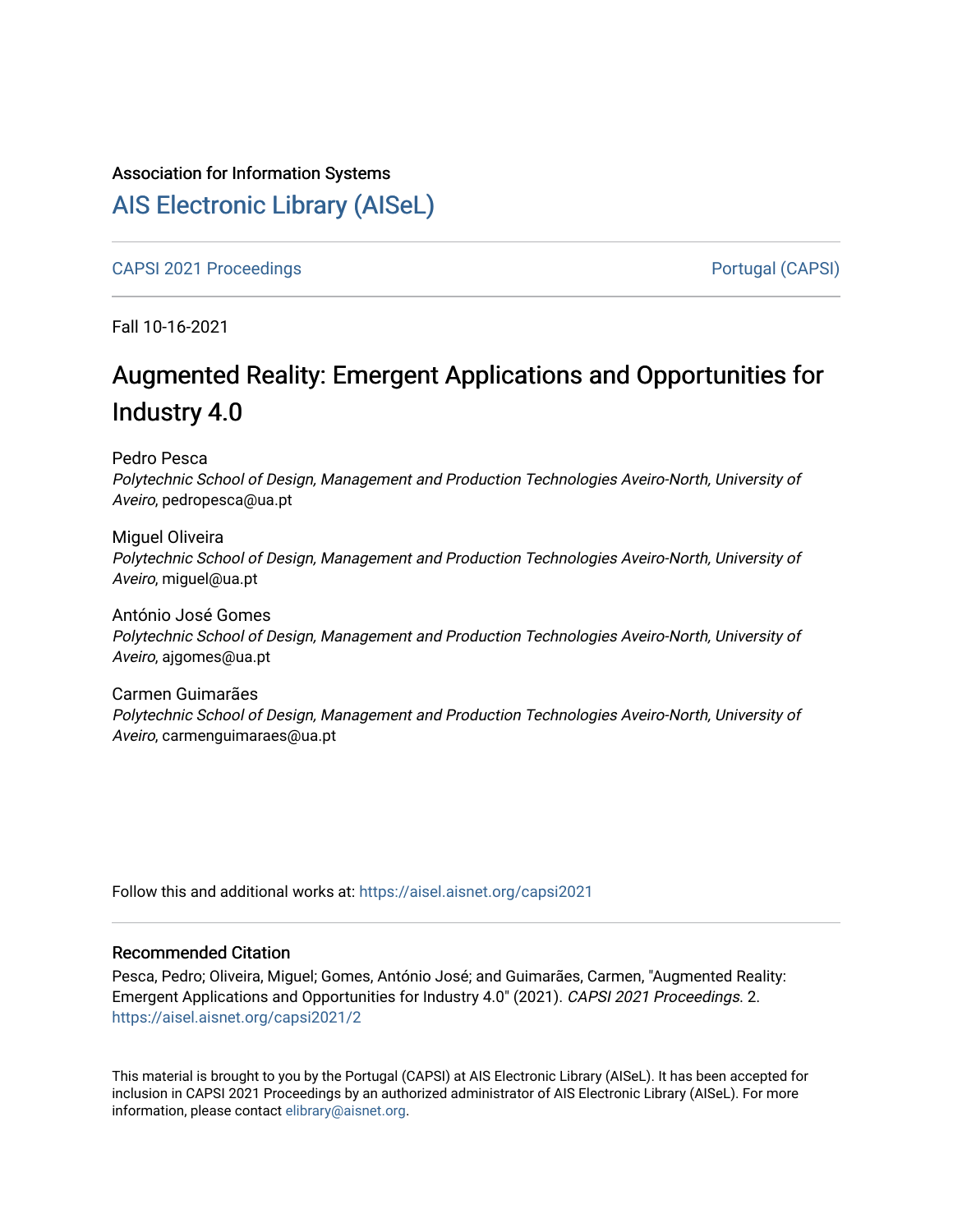# **Augmented Reality: Emergent Applications and Opportunities for Industry 4.0**

Pesca, Pedro, Polytechnic School of Design, Management and Production Technologies Aveiro-North, University of Aveiro, Portugal, pedropesca@ua.pt

Oliveira, Miguel, Polytechnic School of Design, Management and Production Technologies Aveiro-North, University of Aveiro, Portugal, [miguel@ua.pt](mailto:miguel@ua.pt)

Gomes, António José, Polytechnic School of Design, Management and Production Technologies Aveiro-North, University of Aveiro, Portugal, ajgomes@ua.pt

Guimarães, Carmen, Polytechnic School of Design, Management and Production Technologies Aveiro-North, University of Aveiro, Portugal, carmenguimaraes@ua.pt

#### *Abstract*

As the industry evolves further into digitalization, companies grow interested in new solutions made possible by the technologies of the Industry 4.0. One such paradigm is that of Augmented Reality (AR), which has seen significant growth in recent years, but still with great room for improvement, and still with many people unaware of its potential benefits. In its implementations, AR has generated value across a wide range of applications that aim at reducing the frequency of human error, decreasing the training time of professionals, and improving workflow. The purpose of this study is to understand the existing uses of AR across different fields, including its current state-of-the-art applications in the industrial sector, and find ways in which its systems in production lines could be improved, with a focus on the interaction between the user and the system, presenting a series of proposed solutions. To conclude, possible opportunities that could aid industry professionals and operators of manufacturing systems supported by AR are presented and discussed.

**Keywords:** Augmented reality; Manufacturing; Assembly guidance

#### **1. INTRODUCTION**

*Augmented Reality* (AR) is a technology that can be applied to the Industry 4.0, and has recently experienced significant growth in various sectors. It has attracted considerable interest in the industry, being prominent in industrial fields such as manufacturing, maintenance, and warehouse logistics (Plakas et al., 2020), as well as in several other non-industrial fields. With AR, retailers and marketing teams are able to provide new entertaining and memorable experiences (Chylinski et al., 2020; Watson et al., 2018); healthcare providers have better operating tools and environments for richer practicing and training experiences (Vadalà et al., 2020); other professionals in fields such as design (Schumann et al., 2021), education (Thomas et al., 2019), architecture, and engineering (Chi et al., 2013) benefit from its applications.

The importance of the Industry 4.0 and the benefits of its applications are of great interest to companies. For example, market leaders like Bosch understand the needs to adapt to the quickly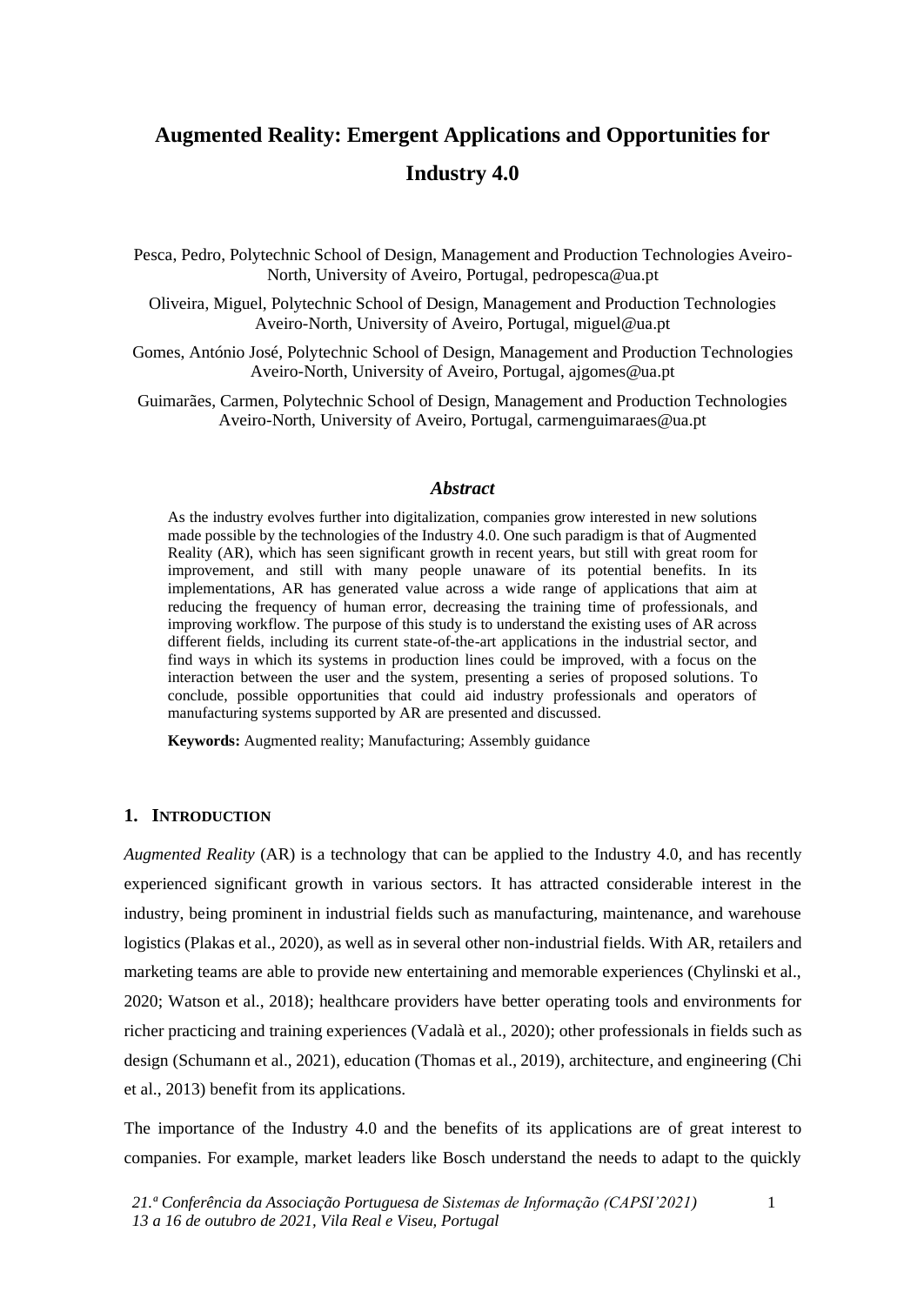changing market requirements and Industry 4.0's role targeting this challenge (*Industry 4.0 | Bosch Global*, n.d.). Being a technology that makes part of the Industry 4.0, AR promises huge benefits to the industry, although it has not yet been widely implemented in this sector (Schumann et al., 2021).

Several papers published within the last five years were reviewed, describing recent applications of AR systems across different fields, to help understand how the technology is currently being used and explored. The goal of this study is to better understand the current capabilities of AR, as to find ways in which its applications within the industrial sector, namely within manufacturing and assembly systems, may be improved, rooted on the reality of its advances in different fields. To this end, applications of AR across different fields will be studied to better understand its current capabilities and limitations, and to identify possible improvements to AR systems in industrial environments rooted in that reality.

The research was conducted using the B-on and Springer platforms. For the overview of the technology, any document relating to AR and Industry 4.0 was considered when researching its characteristics, history, etc. Then, for identifying the state-of-the-art of AR, research were narrowed down to papers and articles published within the five years prior to the research (2016 to 2021), presenting a few that seemed to better represent the current state of the technology across a range of selected fields that have shown to benefit from the technology in recent years.

The study will begin with an overview of AR, observing its growth, related concepts, and general challenges in contemporary applications. Then we will proceed with an analysis of the technology as it is currently used in the industrial sector, taking a closer look at some state-of-the-art industrial applications, followed by an identification of some current applications across other domains, namely in the fields of retail, marketing, medicine, architecture, engineering, construction, design, education, and entertainment. Finally, solutions for improvement of the usage of AR in the industry will be proposed and discussed.

#### **2. AUGMENTED REALITY OVERVIEW**

Since its conception, authors have often described AR in different ways, some suggesting it is a variation or subset of the *Virtual Reality* (VR) or *Mixed Reality* (MR) (R. T. Azuma, 1997; Milgram, 2011) while others suggest it is a whole other technology, only similar to VR (Carmigniani et al., 2011; Edwards-Stewart et al., 2016). More recent studies identify AR as part of a group of technologies known as *Extended Reality* (XR), which also includes VR and MR as individual concepts (Andrade & Bastos, 2019; Benjamin Kenwright, 2021). XR is a term that often refers to all technologies whose goal is to create computer generated environments and actions which merge the real and virtual worlds (Fast-Berglund et al., 2018). Among such technologies, AR generally distinguishes itself in that it focuses on enhancing the user's perception over real-world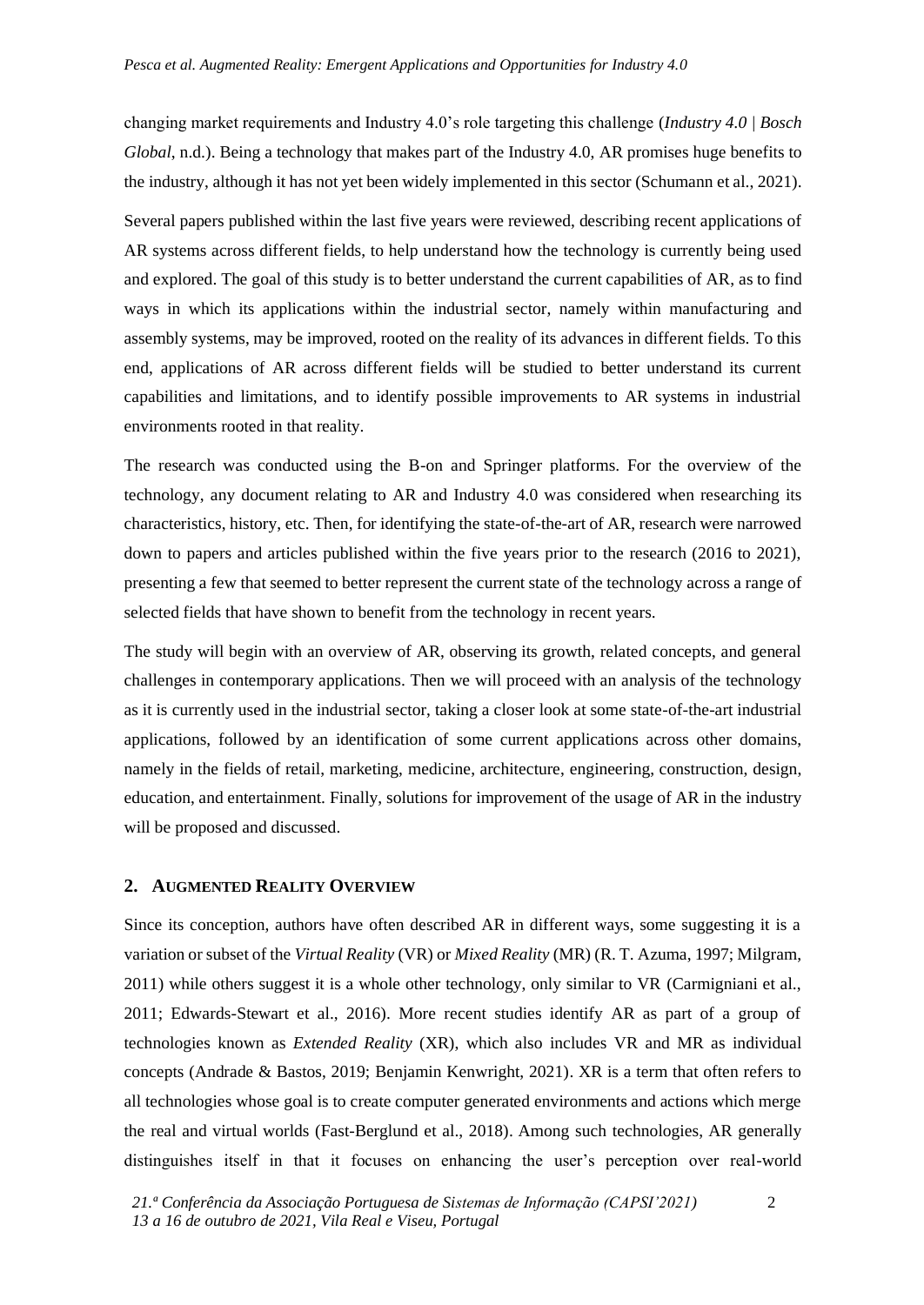environments by overlaying digital elements, which may be either visual or auditory, over their immediate surroundings (Cranmer et al., 2020; Edwards-Stewart et al., 2016).

As proposed by Azuma in 1997, it is still generally accepted today that any AR system has the following three characteristics: combines real and virtual environments, is interactive in real time, and registers elements in three dimensions (R. et al. Azuma, 2011; R. T. Azuma, 1997). AR systems rely on a group of *Enabling Technologies* to succeed in building AR environments, which include display, tracking, registration and calibration technologies (R. et al. Azuma, 2011).

In the past, AR was defined in a way that it required the use of *Head-Mounted Displays* (HMD) (R. T. Azuma, 1997). There are two types of HMS: *Optical See-Trough* (OST), that use transparent *Liquid Crystal Displays* (LCD) or half-silvered mirrors on which the virtual elements are projected directly over what the user is viewing; and *Video See-Trough* (VST), that capture and mix virtual elements with the video and then project the merged images back to the user within a regular display (R. et al. Azuma, 2011; Bimber & Raskar, 2006). Another method of head worn display is that of *Virtual Retinal Displays*, which forms the image trough projecting light rays directly into the user's eyes (Jang et al., 2017; Viirre et al., 1998).

Tracking the user and sensing the environment around them accurately and at interactive speed is essential for AR to function, and thus technology is required to measure the location and orientation of the user and any other object of interest as they move and interact within the environment (R. et al. Azuma, 2011; Rolland et al., 2001). There exist many methods to achieve this, ranging from attaching a coordinate system and tracking probes to the user's head and other key elements and comparing those to a reference coordinate system (Rolland et al., 2001), to video-based systems using cameras and algorithms to detect and interpret information from a two-dimensional fiducial markers with specific shapes and patterns (Y. Li et al., 2007), or yet more sophisticated algorithms capable of detecting tridimensional elements and tracking their positions and orientations in real time (Ahmadyan et al., 2020).

The growth of AR trends in the industry is generally attributed to the quick technological development of mobile technologies in recent years (Evangelista et al., 2020; Liu et al., 2019). The leading consumer mobile device technology – smartphones – is said to have reached its peak, with users not looking to replace their old devices, in turn causing big tech companies seeking new technologies in which to invest, the main of which have been the *Internet of Things* (IoT), *Artificial Intelligence* (AI), and *Extended Reality* (XR) (Andrade & Bastos, 2019). At the same time, the maturity of mobile technologies, as well as the emergent 5G networks, lead to current smartphones having advanced enough capabilities to handle the required functional operations of AR (Khan & Khusro, 2015). The successful release of the mobile game *Pokémon GO* in 2016 helped bringing awareness of AR into the mainstream and greatly raised public interest in these technologies (Alha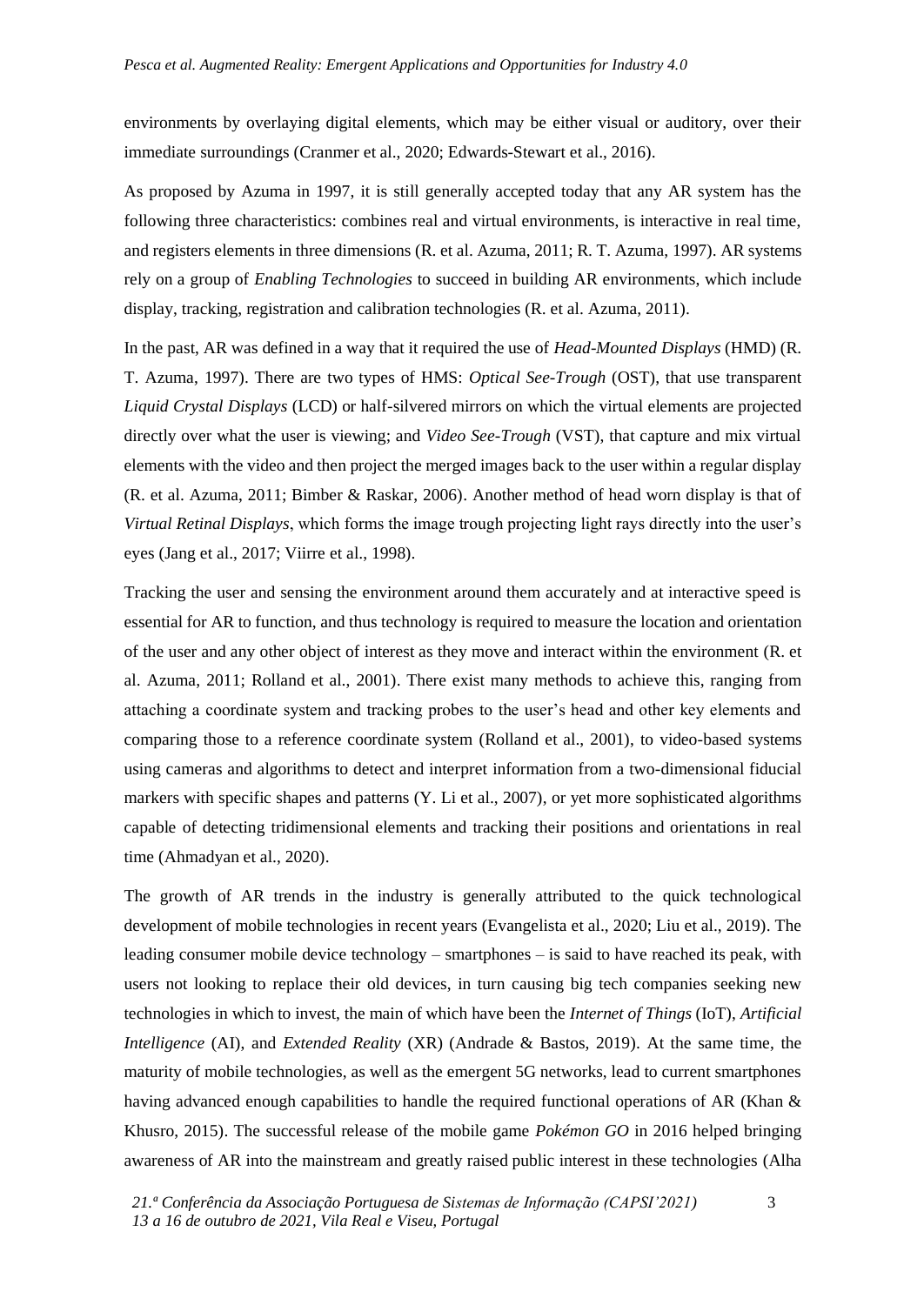et al., 2019; Liu et al., 2019). In the latter half of the last decade, big tech companies like Google and Microsoft started introducing new AR devices which opened up new flexible applications and possibilities for human-machine communication and interaction (Szajna et al., 2020).

However, AR's implementation in the industrial sector still faces some challenges, which could be as simple as a lack of awareness of its benefits from people in managing positions, or the difficulties of implementing and AR system, given the additional efforts and costs in integrating a relatively new emerging technology into the company's workflow (Schumann et al., 2021). As XR technologies hit the mainstream, some authors also raise to question it's ethical complexities, especially in regards to children who may come in contact with these systems, as they may be less likely to distinguish what is real from what is virtual, and could lead to issues such as stress, trauma, and exposure and desensitization to unethical behavior (Ben Kenwright, 2018; Southgate et al., 2017).

#### **3. AUGMENTED REALITY IN THE INDUSTRIAL SECTOR**

In the industrial sector, AR offers a wide range of solutions to increase work efficiency and reduce the frequency of human errors in machine maintenance, product assembly and manufacturing, data visualization, and simulations, among various others (Mourtzis et al., 2020; Schumann et al., 2021); Although the lack of knowledge regarding this technology, by one hand about its benefits or, by the other, about implementation, is one of the main obstacles preventing it from being more widely implemented in the industrial sector (Schumann et al., 2021), reinforcing the importance of understanding its current uses and benefits within this context.

The creation of assembly guided systems is currently one of the most valued areas for AR in the industrial sector (X. Wang et al., 2016). K. Wang et al. (2020) propose an approach for the identification of parts in an assembly in AR assembly guided systems, focusing more on the step of registering objects, based on CAD files and key points for identifying different parts of an assembly via algorithms, and then be integrating the data into the system. X. Wang et al. (2016) note how most applications of this type focus only on providing step-by-step instructions while overlooking the importance of providing these instructions in a timely manner, criticizing the reliance of these systems on external mechanisms, like keyboards and control sticks, to generate inputs. They suggest the implementation of an enhanced bare-hand interface, in which the user could interact with the interface using their hands, given the system would recognize their fingerprint positions and recognize when the user was attempting to perform an action within the virtual interface. Hořejší et al. (2020) describe how the solutions of AR instructions in head-mounted displays are an ideal replacement to conventional paper manuals, due to it enabling the worker to have easy hands-free access to clear instructions and its benefits to the training of operators. They compare the use of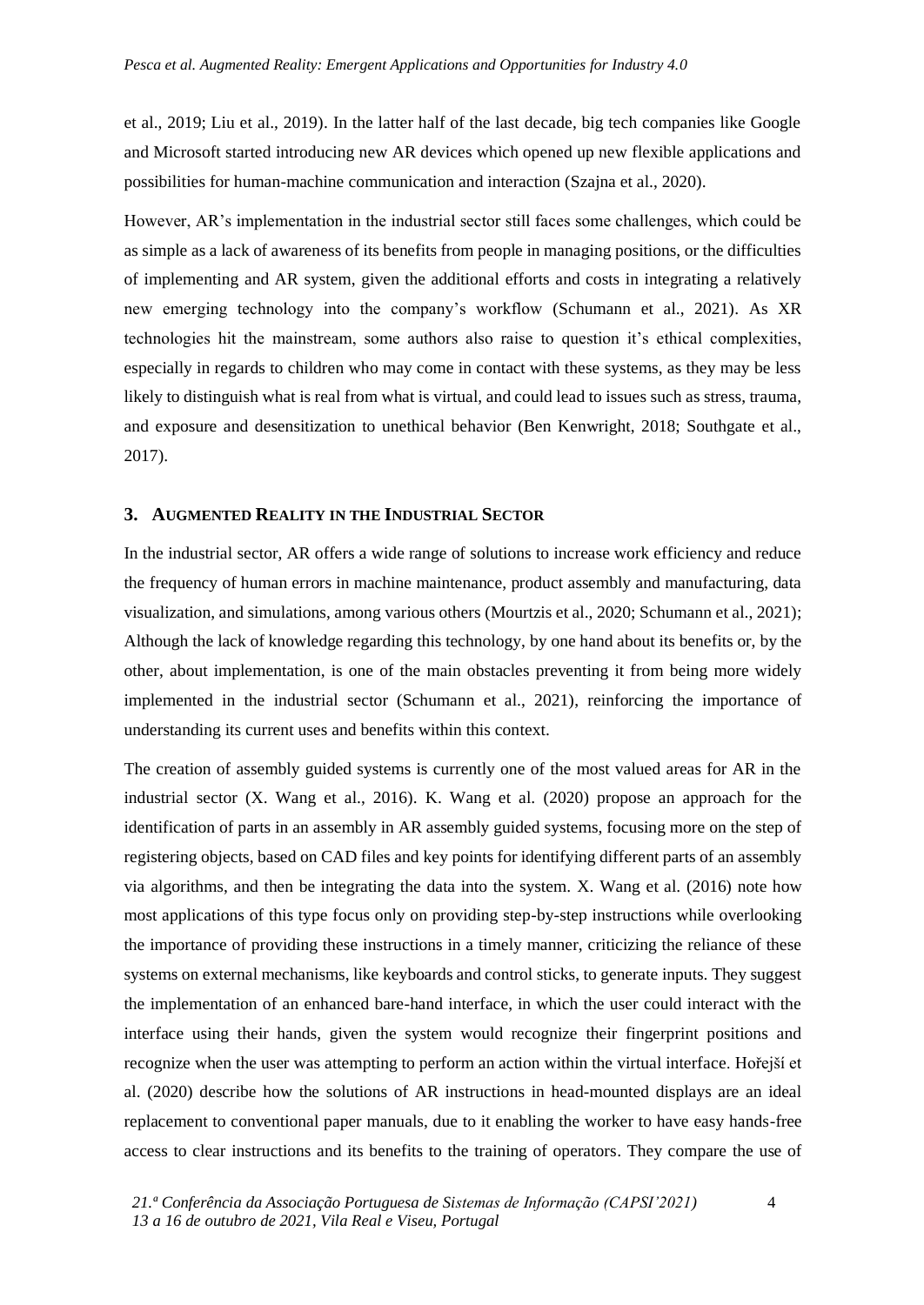head-mounted displays versus a computer monitor or tablet with information gathered from external cameras, citing among the most common problems the system's cost, battery life, image quality, fragility, and potential damage to the eye and mental strain.

Mourtzis et al. (2020) propose a framework designed to feed AR applications with production data, to give production managers more interactive and intuitive experiences when analyzing it. The proposition would take advantage of digital platforms already existing in current production lines and bring the available data together into an AR cloud-based environment in which the user can interact with and monitor production schedules, aiming to quicken the identification of problems and application of changes to production schedules. The developed application used Microsoft's HoloLens.

Szajna et al. (2020) present an AR system to support the process of quality control. It connects to cameras and measuring devices, such as digital calipers with Bluetooth connection capabilities, and displays digital information and instructions to the user in real time. The user sees a dashboard with the expected values and the instructions, locations and activities required to perform the control task. The positions of the virtual elements are calculated in relation to the user's position and starting points determined by markers, which are recognized the moment the user first focuses their attention on them. It is noted in the study that these markers may be replaced by advanced image recognition techniques using AI and deep learning convoluted neural networks in the future.

Konstantinidis et al. (2020) present an application for mobile devices utilizing AR and *Computer Vision* (CV) which functions as an assistant for machine maintenance in the Industry 4.0. The system functions as a mobile application installed into the operator's mobile device and can locate components and display maintenance instructions for its corresponding failure modes. Maintenance steps are navigated using the mobile device's touch-screen, and a confirmation message notifies the user once the maintenance process is complete.

Xie et al. (2016) discuss the use of Radio-Frequency Identification (RFID) technology together with AR. The developed system uses RFID tags to label different elements with unique data, then the RFsignals are located using RFID-based localization methods, which allows the tracking of the tagged elements in real time. That information can then be paired with the AR system, which is equipped with an RFID reader, allowing it to track and visualize data from elements within view distance in real time.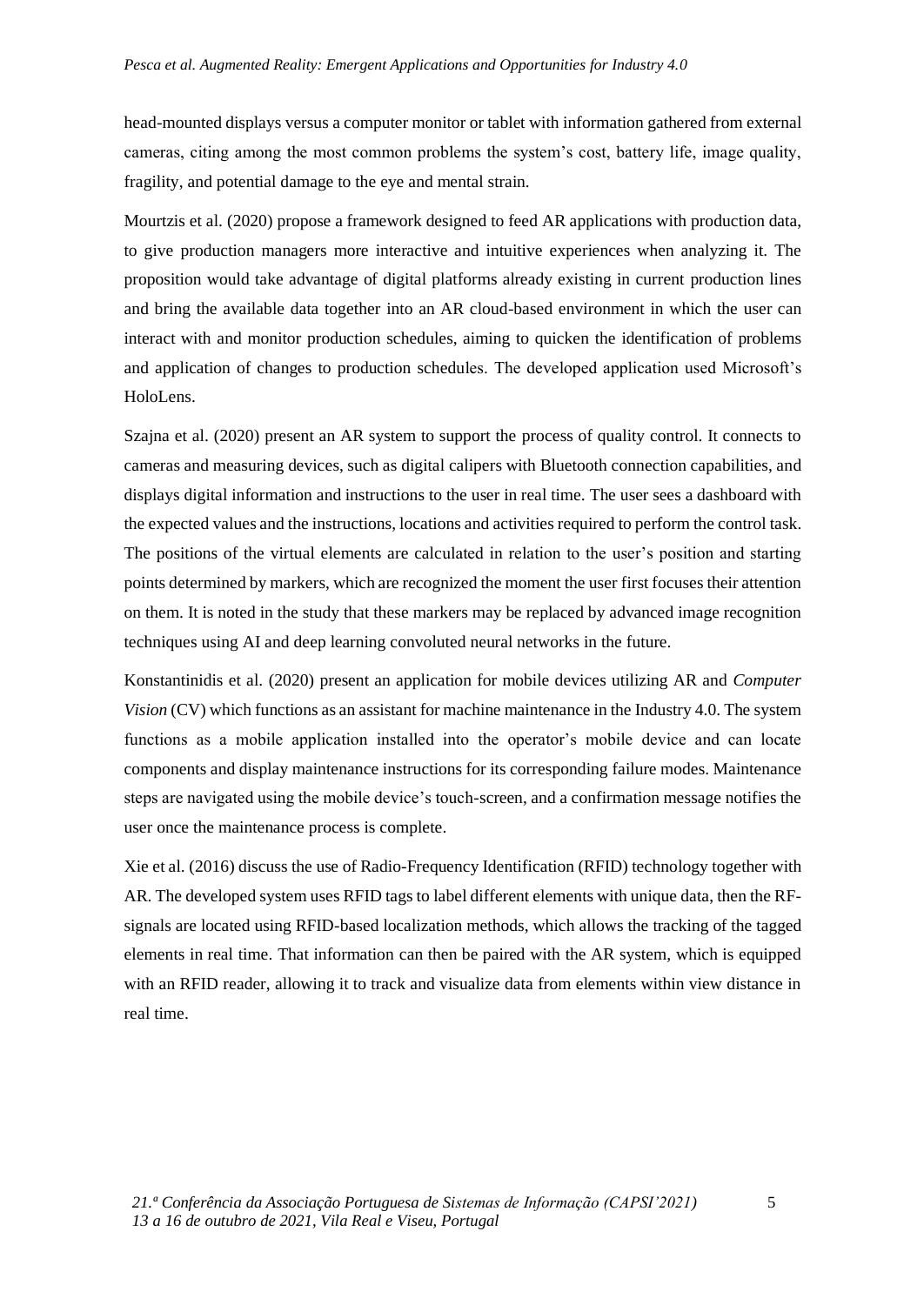# **4. AUGMENTED REALITY IN OTHER DOMAINS**

The AR technology has attracted interest in many other domains in recent years. Understanding its use outside the industrial field could help find parallels and new ways in which to apply this technology in the industry.

# *4.1. Retail and Marketing*

AR has enabled new techniques in retail and marketing, which provide the customer with engaging and rich experiences (Chylinski et al., 2020; Watson et al., 2018). This technology is rapidly evolving within the domain of retail and marketing, offering something different from any other available interactive paradigm (Javornik, 2016). It has the capacity to greatly transform the shopping experience and shape the way the costumer interacts with the product's advertising, increasing their satisfaction and willingness to interact with and purchase products (Poushneh & Vasquez-Parraga, 2017; Watson et al., 2018).

Watson et al. (2018) address Rimmel's "*Get The Look*" mobile application, which enables consumers to scan the faces in photos or real life models and virtually apply it to themselves using the mobile device's front-facing camera as a mirror, realistically following the user's movements in real time. The app also identifies the corresponding Rimmel products and redirects the costumer to their website to purchase them. In another study, Adikari et al. (2020) present a virtual dressing room using Microsoft Kinect V2 and the Unity 3D game engine. Kinect captures the user's body measurements, making a virtual recreation of the user's body. The user's mode is transferred into Unity, 3D cloth models are laid over them, and an image of the user with the superimposed cloth models is returned via the display in real time. The system also uses gesture recognition to allow the user to browse and try different clothes.

Cruz et al. (2019) propose a system to guide users within large commercial areas, using state-of-theart AI and AR techniques to create a smart experience through a mobile application, which helps the costumer trough the shopping process. The application allows the user to search for an item, and captures images of the aisle where the user is located, communicating them to the commercial area's server, which trough AI algorithms will determine their position and then provide directions to a new position where the user may find the desired item.

Chylinski et al. (2020) discuss the practices and value of AR Marketing and its distinctions from other forms of digital marketing. AR allows the creation of embedded experiences, a digital experience that seamlessly integrates digital content into the physical environment. An example is given, of the use of devices like Microsoft's HoloLens and CV technologies to scan the user's living room and project realistic images of Ikea furniture over the user's view of the room, using Ikea's "*Place*" mobile application.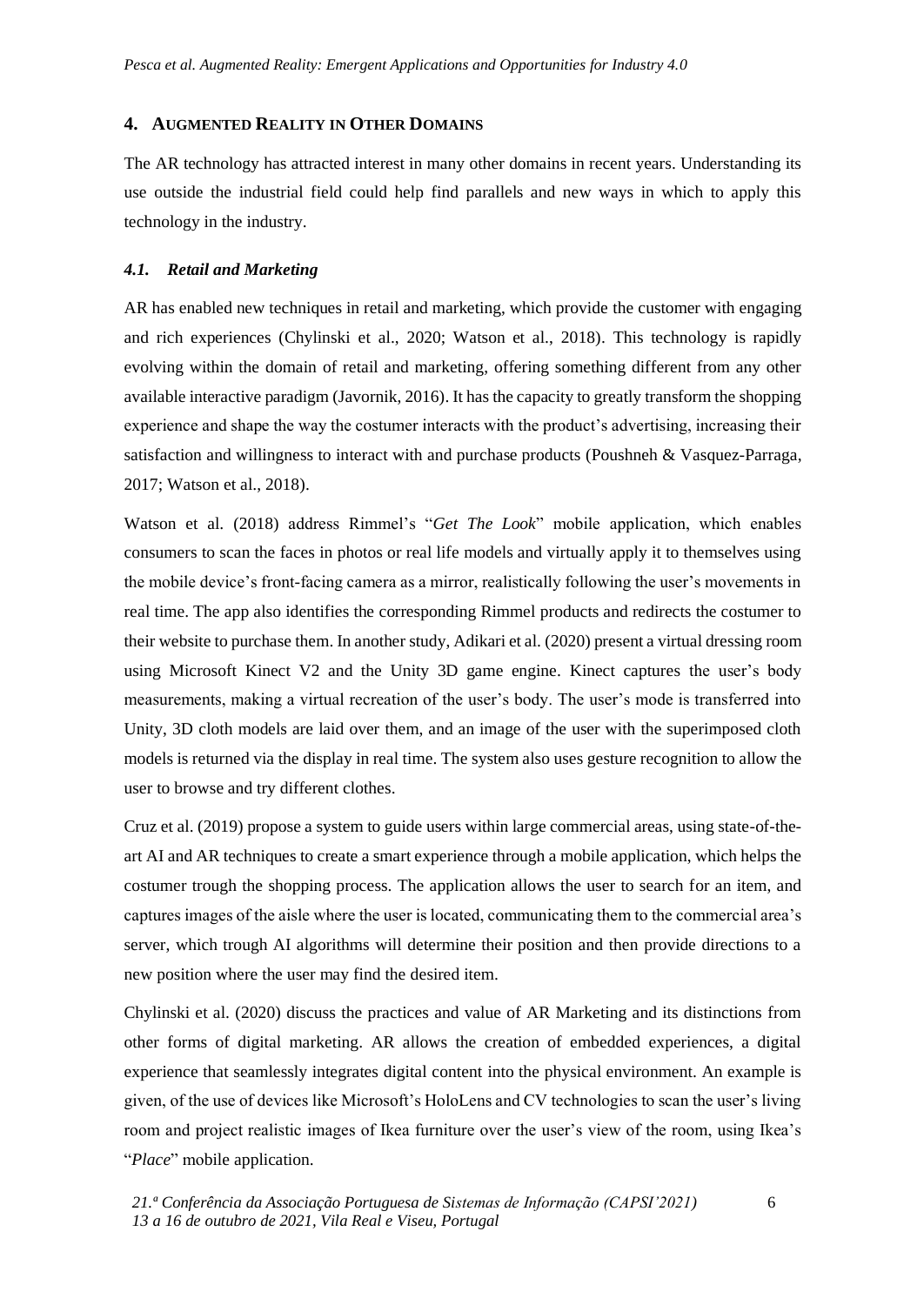#### *4.2. Healthcare and Medicine*

AR and VR have played a significant role in providing learning environments for healthcare professionals in training, which has been shown to improve both teaching and learning experiences (Balian et al., 2019; Desselle et al., 2020). In addition, it has also greatly influenced the areas of telehealth and remote surgeries, as well as finding its way into other areas of the healthcare system (Desselle et al., 2020).

Vadalà et al. (2020) present a collection of AR surgical navigation systems to aid in spine surgery. These rely on cameras and *Computerized Tomography* (CT) scans to record the surgical field and create 3D reconstructions of the spine, and then, trough AR technologies, 2D and 3D images are superimposed over the surgical field to help in the identification and planning of screw insertions, and then visually trace drilling trajectories for those implants, having resulted in successful operations with increased accuracy. These systems are also used for tracking the position of tools in real time. Initial examples of this application used regular high resolution monitor, but more recent approaches utilize head mounted displays such as the Google Glass and HoloLens, and specialized AR headsets have been developed for surgical use.

Escalona et al. (2020) propose an AR system for at-home rehabilitation of patients who have suffered and injury, the aim being to aid them to recover mobility of affected limbs. The proposed system relies on a camera that captures the room, a "*trainer's mat"* used as a 3D reference on which to project a virtual trainer, and a screen to act as "the mirror in a gym". The user chooses an exercise and must mimic the trainer's movements throughout it. Trough deep learning algorithms, the system then identifies the positions of the user's limbs and body, traces its poses and movements, and compares them to those of the virtual trainer to give real time feedback, and each exercise is also stored in the system to be later replayed and analyzed by either the patient or the their therapist. Also regarding rehabilitation, Arpaia et al. (2020) describe an instrument based on a wearable *Brain-Computer Interface* (BCI) system, which translates electrical brainwaves into information, integrated with a head-mounted display AR platform for treatment of mental health disorders, such as *Attention Deficit Hyperactivity Disorder* (ADHD).

Klinker et al. (2020) present a hands-free AR smart glasses solution for healthcare professionals to document procedures while performing them. The system was tested on simulations in which the user had to measure the length of a wound, which could be accomplished through voice or blinking commands and a cursor at the center of the user's view allowing them to mark the edges of the wound and returning a distance, and when that distance was confirmed, a picture would be taken and saved for documentation. The system also allowed to give the user indications, such as a list of voice commands at the bottom of the user's view and directions to virtual screens or checklists, with which the user could interact via the gaze system.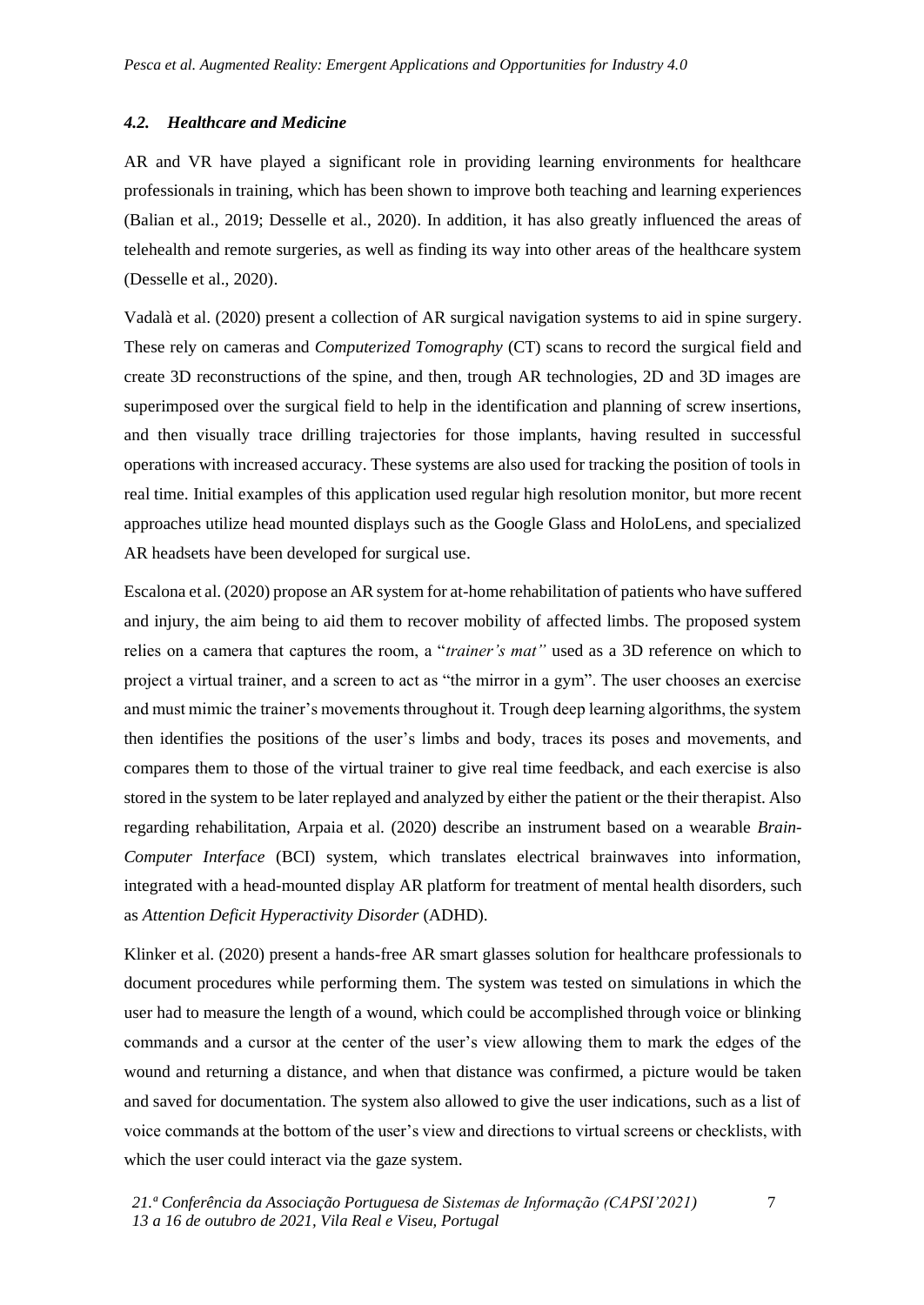## *4.3. Architecture, Engineering, Construction and Design*

Numerous opportunities for integrating AR systems in architecture, engineering, construction, and facility management have surged in recent years, having become mature and versatile enough to be viable in this area (Chi et al., 2013).

X. Li et al. (2018) discuss the use of AR and VR in construction safety, going into a number of different applications, including hazard identification by sensing elements in the environment and providing feedback to the user, safety training and education through computer based simulations, and safety inspection by using AR to enhance the abilities of quickly recognizing safety risks.

Kido et al. (2020) present an AR solution for the simulation of the demolition and removal of structures during redevelopment processes, based on the paradigm of *Diminished Reality* (DM), a subset of AR whose objective is to virtually simulate the removal of objects rather than adding new elements, using AI technology and deep learning. The proposed system applies the DM principles in real time, detecting the structure to be deleted, the surrounding environment, and reconstructing the scene in a virtual 3D environment with a model mask applied over the structure.

Sánchez Riera et al. (2015) discuss AR's applications in the learning and teaching of architecture and engineering, and the technology's capacities of visualizing new building proposals and assess their impact on the planned construction site, showcasing a specific case using mobile devices with a camera, GPS and 3G connection to access a geo-location-based AR application that allowed them to visualize simulated models on the site of construction.

Sandu and Scarlat (2018) discuss the use of AR for interior design, showcasing IKEA's mobile application, which allows users to scan their room and virtually try out objects within it by overlaying 3D models in the room using their phones, and also detect objects and search for similar items in IKEA's catalogue. They compare IKEA's application to Houzz's and Homestyler's solutions, which include other functionalities, such as accurately detecting flat surfaces on which to place the furniture, and further customization features like resizing objects.

# *4.4. Education*

As already addressed in previous topics, AR has various current applications in the education of professionals in the fields of healthcare (Vadalà et al., 2020), architecture, and engineering (Sánchez Riera et al., 2015). Researchers have shown that AR can effectively enhance the capabilities of learning, and with the easy access of AR applications through commonly available smartphones, it has found its way into all sorts of fields of education, ranging from math to history and art (Ali & Science, 2020).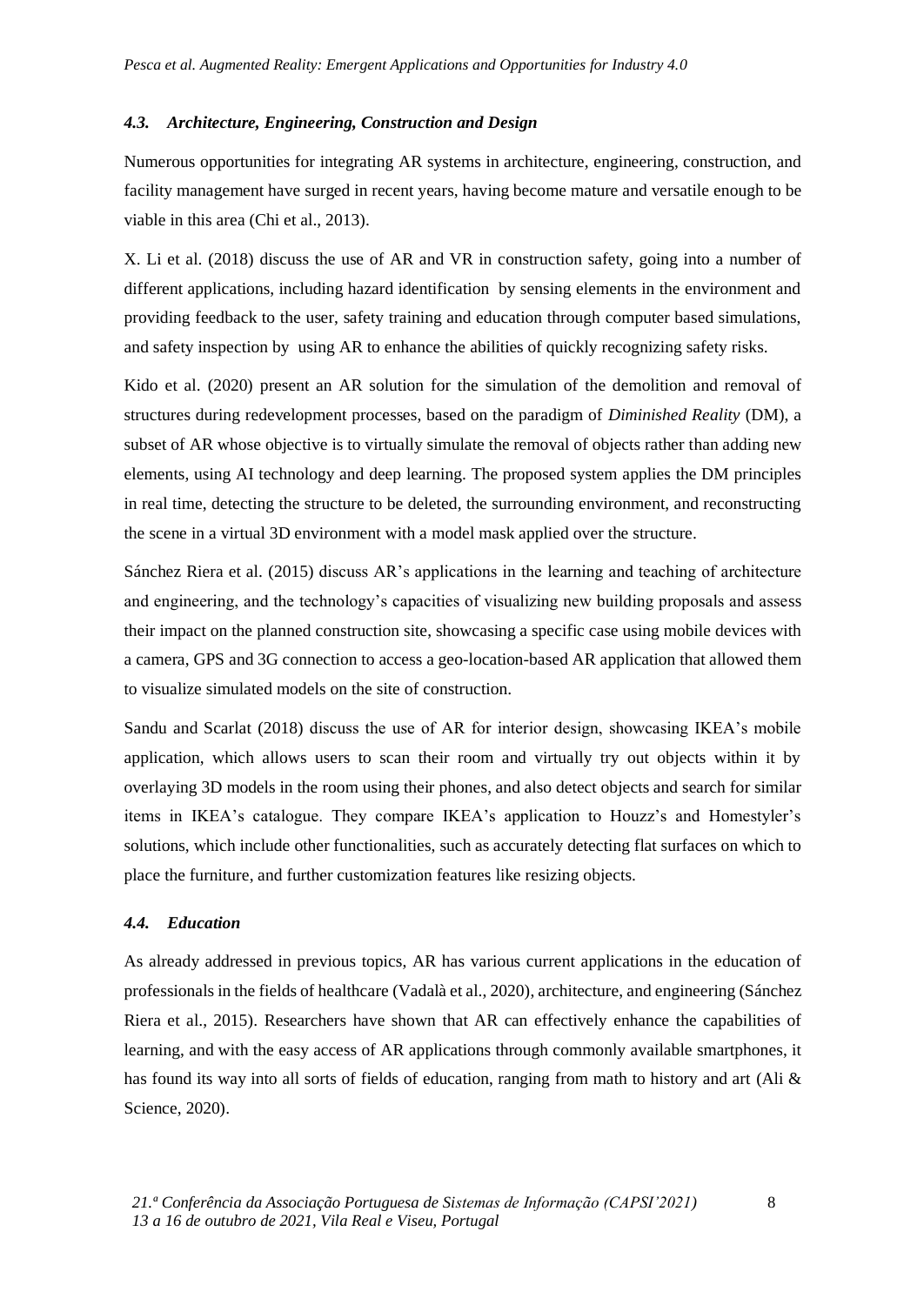Cieza and Lujan (2018) present a mobile AR application based on markers, developed with the Unity platform aimed at teaching children in kindergarten numbers and letters. The application works by detecting images programmed into the system and overlaying 3D models over those images when they are detected using the phone's camera. Although simple, these applications significantly improved the learning level and interest of children over four years of age.

Ali (2020) proposes a model for ethical education aimed at children in primary schools, consisting of an AR game played on a smartphone or tablet and flashcards, on which the AR integration allows the flashcards to play virtual animations according to the user's interaction with them in the real world, as well as provide real time feedback to the user. It also generates data relative to the student to help track their learning progress.

Furthermore, Thomas et al. (2019) present a wide variety of current AR applications in different areas of higher education: childbirth simulators allow medical students to practice child delivery using HoloLens; encouraging the learning of the English language or develop spatial skills with the help of applications similar to Pokémon Go; virtual training environments for welders, which reduces material consumption and preparation times, and greatly lowers the risk of accidents during training.

### *4.5. Entertainment and Leisure*

The role of AR in entertainment cannot be easily dismissed. The mobile game Pokémon Go is said to have popularized AR among the general public, bringing a wider attention and interest in this technology (Alha et al., 2019; SANDU & SCARLAT, 2018), but the uses of AR in entertainment go beyond the obvious applications in video games.

Yamamoto et al. (2017) present an alternative to e-books to address the lack of the tactile sensation and weight of the paper associated with reading a real printed book. The system uses an AR head mounted display and a marker book. The system detects the marks on the book and superimposes the words and images of the e-book over the marker book's pages, which bend and curve in real time along with the paper.

Cranmer et al. (2020) explore the impact and value of AR in the tourism industry, analyzing its benefits and common uses for the provision of enhanced and user-tailored information, via applications that create an interactive and engaging alternative to brochures and videos.

# **5. PROPOSED APPLICATION**

What follows is a theoretical proposition of a system equipped with a set of applications based on AR and complementary technologies, to be applied in the environment of a smart production line,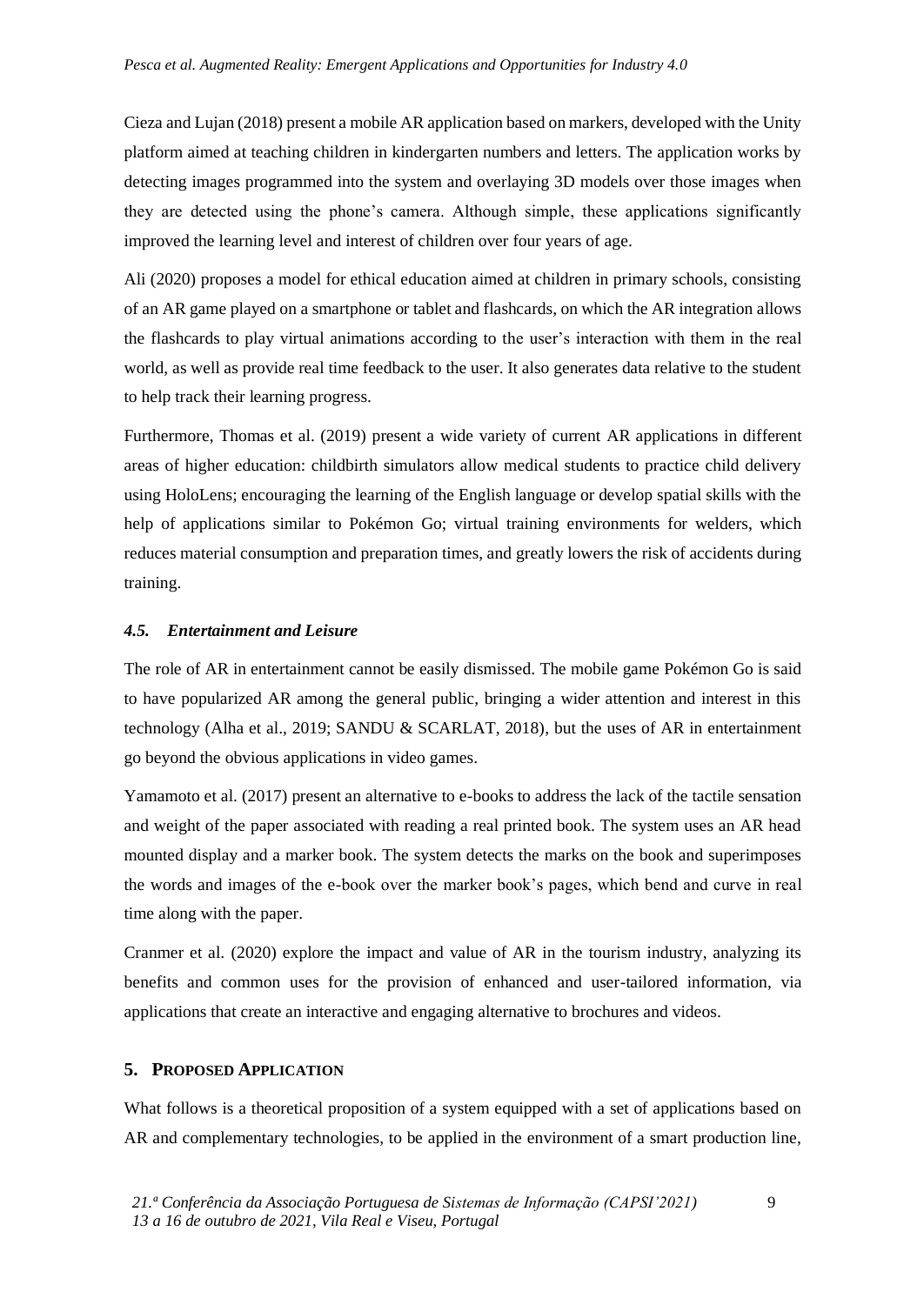with basis on the reviewed literature. Although many functions in lines of production have been automated, human operators still take a role in some tasks of the assembly, packaging, and quality control phases. The main goal of the proposed application is to aid human operators by providing an easy way to access information and directions using AR.

To highlight the benefits of a head-mounted AR application, some comparisons will be made between the proposed method focused on AR and a current assembly process as seen in Bosch Rexroth's showcase of their Industry 4.0 automated manufacturing line, which does not integrate such systems: after the robot finishes the automated process, the operator initiates manual assembly with the aid of a digital assistance system. The operator lays the product on the table, over which a projector displays work instructions. The operator must grab components from a shelf and mount them onto the product, and on each step the necessary component's shelf is visually highlighted. After each step is complete, the operator must trigger a switch on the table to proceed to the next step (*Industry 4.0 Production Line | Bosch Global*, n.d.; *Showcase Manufacturing I4.0 | Bosch Rexroth AG*, n.d.).

In general, the application relies on providing operators with an AR head-mounted display system for each proposed function, such as Google's Glass (*Glass – Google*, n.d.) or Microsoft's HoloLens (*Microsoft HoloLens | Mixed Reality Technology for Business*, n.d.). These are lightweight and comfortable devices which already have a sizeable set of applications whose implementations have been consistently identified in the reviewed literature. Furthermore, it's assumed the proposed system would be implemented in a factory with already a certain degree of technological maturity when it comes to the concepts of the Industry 4.0, as it would require devices to be wirelessly connected to one another and able to transfer data among themselves, including the automated machines that would constitute a smart production line. It would also rely on the company to have an accessible database of its products, their assembly procedures, and other information relevant to the functions and goals of the operators.

Using engines with AR capabilities such as Unity, it is possible to generate a virtual environment capable of keeping track of various registered elements over time (Szajna et al., 2020). When the user boots up the system, they gaze at markers in key positions, such as the location of a digital dashboard, shelves or drawers of components, the location where the robot drops the part, and the position where the assembled product must be placed. The system will virtually register the positions of these markers to later provide directions to the user. Noted, the mentioned points are assumed to be static positions, as for moving elements to be accurately tracked in real time they would have to constantly be within the range of the camera mounted on the user's headset, so the same principle could not be applied for instruments or components that may frequently be in varying positions outside the user's sight, for example. Alternatively, if it's deemed necessary to detect such elements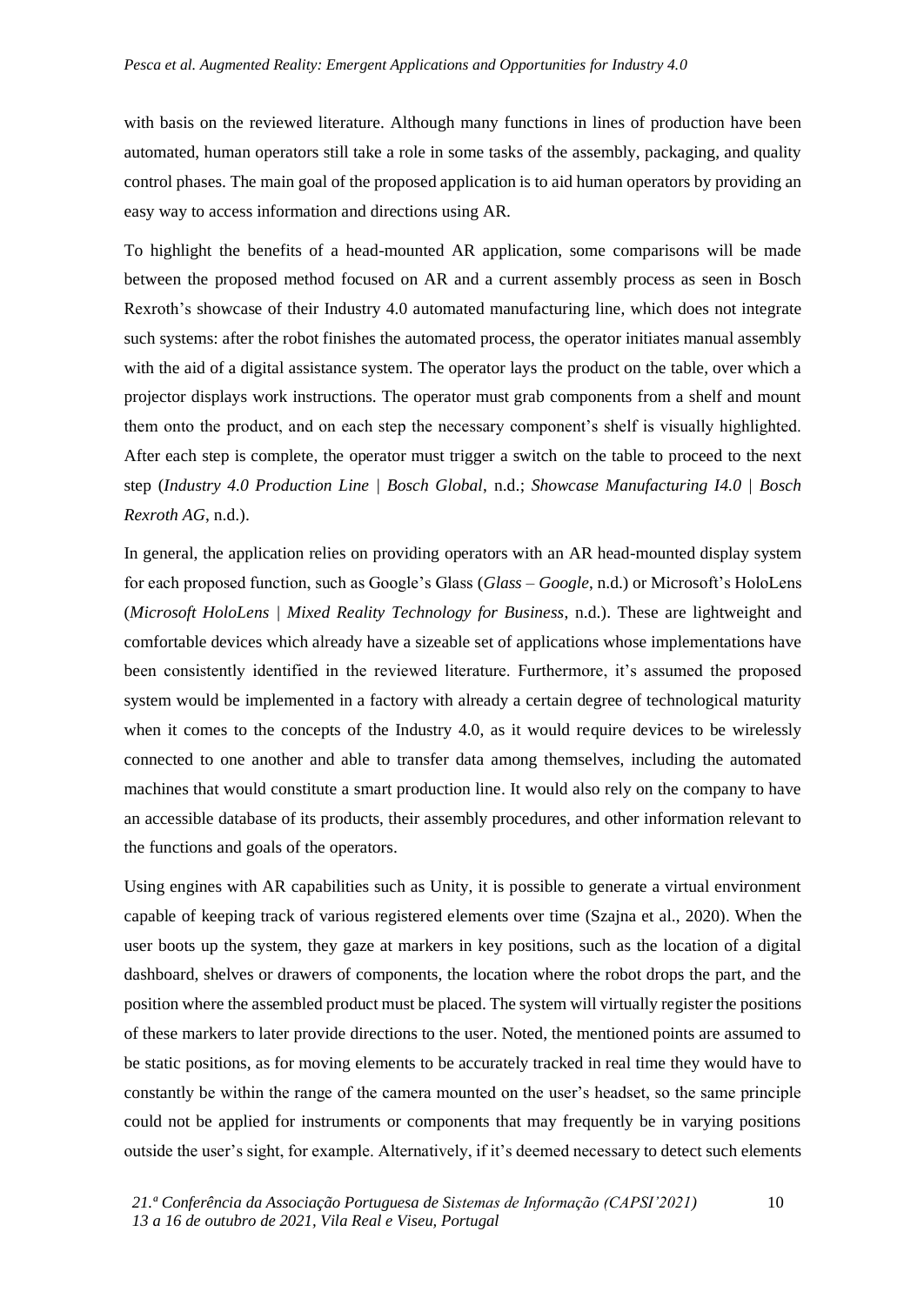and track them in real time, it's suggested to use external cameras for the specific purpose of locating these elements and share that information with the AR system, or alternatively to integrate RFID into these elements and equip the system with the capability to detect them, as AR has been shown to function alongside RFID systems in past applications (Xie et al., 2016).

The importance of providing easy and quick assembly instructions is further raised in cases of production lines which may produce products with customizable variations or bring completely different products within the same assembly line, as the operator may need to adapt to changes in the process, leading to a higher chance of error and delays. These systems also make the training of new operators much quicker, again because of the capacity to provide clear instructions.

By having access to a database of the factory's products and individual CAD files for each part, and using deep learning algorithms, the system may be able to detect the part (or parts) position and orientation in real time. Then, by identifying the current assembly progress, the system visually provides the appropriate assembly instructions for the current step, as represented in Figure 1. Compared to the used of projected instructions, this system has the advantage of allowing the user to freely move and rotate the part, potentially making the assembly process more comfortable and faster, as the user does not need the product to be placed on the table over which the instructions would be projected.



*Figure 1 –* Assembly instructions.

If for some reason the implementation of part recognition with deep learning is not possible, or proves to be too inaccurate or troublesome, a simple alternative would be to simply overlay a static image of the instruction over the user's display, on a spot where it would be clearly visible and not interfere with the operator's tasks by obstructing too much of their vision.

During assembly, the operator may be required to reach for a stored component, such as screws, inserts, or others made available on their workstations. Based on the virtual map generated during set-up, the system will provide visual directions and highlight the location of relevant components for each step, represented in Figure 2. Compared to the current light-based approach, the main

11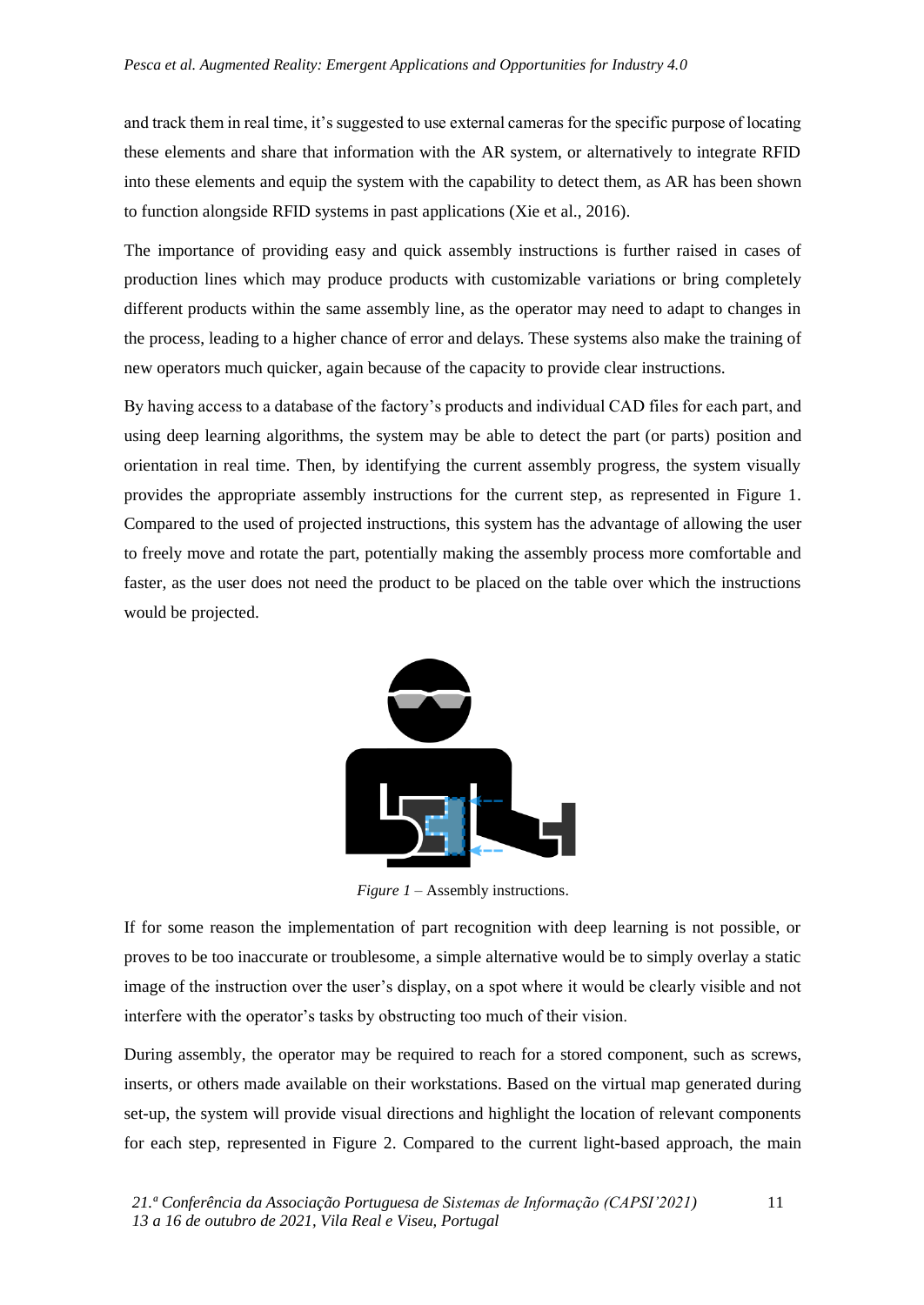advantage is the ability to overlay directions before the user looks towards the component storage location, as virtual arrows could point the operator towards it from anywhere if the system has registered its position.



*Figure 2 –* Highlight component.

The tracking of objects which may frequently change positions and laid in different places may prove more challenging to integrate, but by recurring to the aforementioned methods of CV or RFID to keep track of those items in real time. This could be especially useful if the operator needs to use tools in the assembly, as it would quickly direct them to those tools, as represented in Figure 3, and shorten the time wasted in trying to find them. In some cases, applying the same method to the components themselves could prove beneficial in products with many components.



*Figure 3* – Locating tools.

As the operator will likely have both hands busy throughout the assembly process, it would be ideal for them to be able to interact with the system in a hands-free manner, which would not require them to drop the product to, for example, advance to the next step of each instruction, as it happens in Bosch Rexroth's case. Furthermore, the necessity to use an external mechanism to interact with the AR system is a common problem verified in assembly guided systems (X. Wang et al., 2016).

12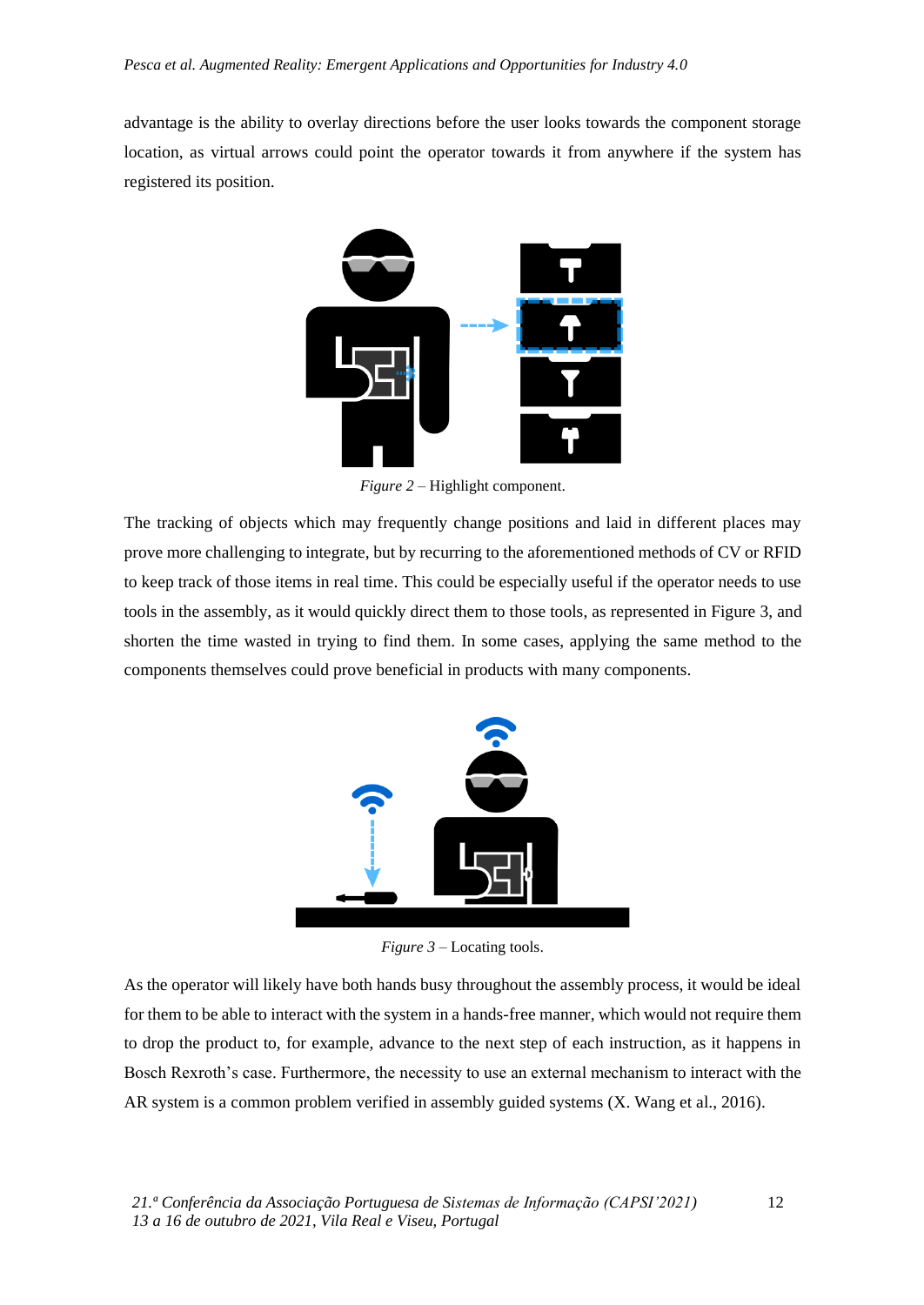The proposed solution to this problem would be to use a virtual interface as we've seen in previous hands-free applications (Klinker et al., 2020), and represented in Figure 4, interactable via either a timed gaze function, activated when the user gazes at an interactable element of the interface for a defined amount of time; or voice commands, which would allow the user to interact with the system via a set of voice commands, with the added benefit that they would not need to gaze at the interface to interact with it, yet the reliance on voice recognition could prove troublesome in noisy environments.



*Figure 4 –* Task's dashboard.

Alternatively, a more sophisticated approach using AI and deep learning could be implemented to automatically recognize when a task had been adequately performed. This solution would be more complicated and challenging to implement with success but would further speed up the workflow by eliminating the need for user inputs to skip each step along the process. This approach, relying on AI and deep learning technologies, would involve access to big data to successfully employ linear regression models and efficient statistical algorithms, and would require a longer time to implement than simpler solutions.

The system should also inform the user on how many parts have been assembled and packaged as to notify them when the desired number of parts has been placed into a box, exemplified in Figure 5, as companies usually intend for a precise number of parts to be contained in each box before shipping to the client. If a method of tracking the number of boxed products has already been implemented, simply enabling the AR system to receive that information would allow it to display that number and provide real time feedback of when the box is ready to be sealed or if the number of parts desired has been exceeded.

If a system to count parts inside each box has not been implemented, the AR system could still give this feedback to the user, by keeping track of how many parts have been successfully assembled, raising a counter every time the user gives the input that the process has been concluded, and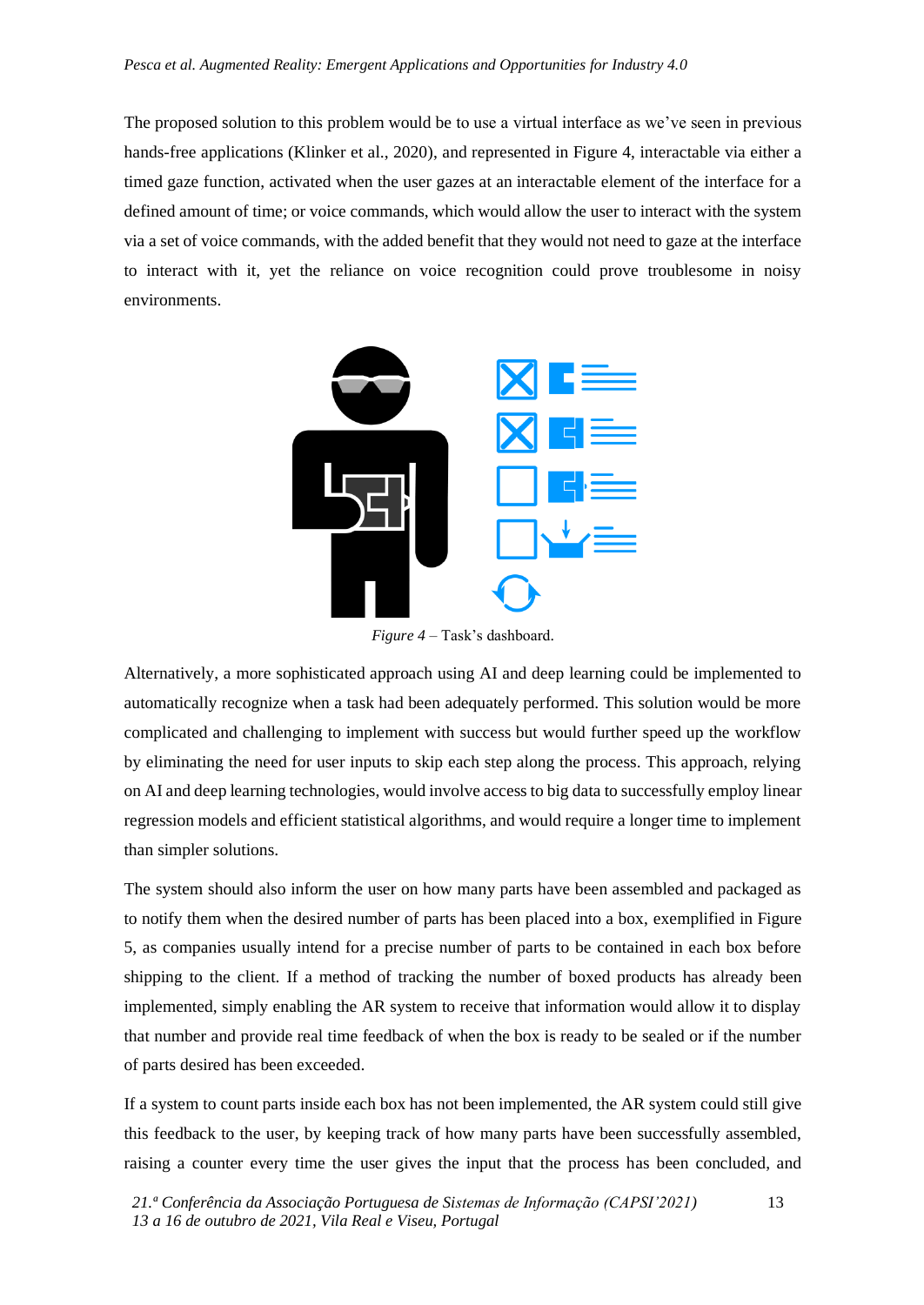resetting the counter by providing the input that the box has been sealed and a new box is being used.



*Figure 5 –* Packaged contents notification.

Many companies already use software to monitor manufacturing processes in real time, which in smart factories allows them to track when a machine's cycle begins and ends, calculate cycle times, and identify failures and delays. Enabling that data to be shared with the AR system would allow the operator to know the precise moment when a new part has been delivered by the robot, which could help improve response time, but most importantly, it could quickly notify the operator when either a failure or significant delay has occurred, notifying them to intervene or seek immediate help if necessary, and report the occurrence.

Additionally, by equipping the crates with markers the AR system can recognize and having them gather information from the system, this could enable people in production management and control positions to quickly visualize the contents of sealed crates, along with detailed information regarding the production process, the time each part or the whole packaged contents took, the client, and the operator responsible, or any other information deemed relevant to be displayed this way, in a sort of virtual information sheet as represented in Figure 6.



*Figure 6* – Boxed content management.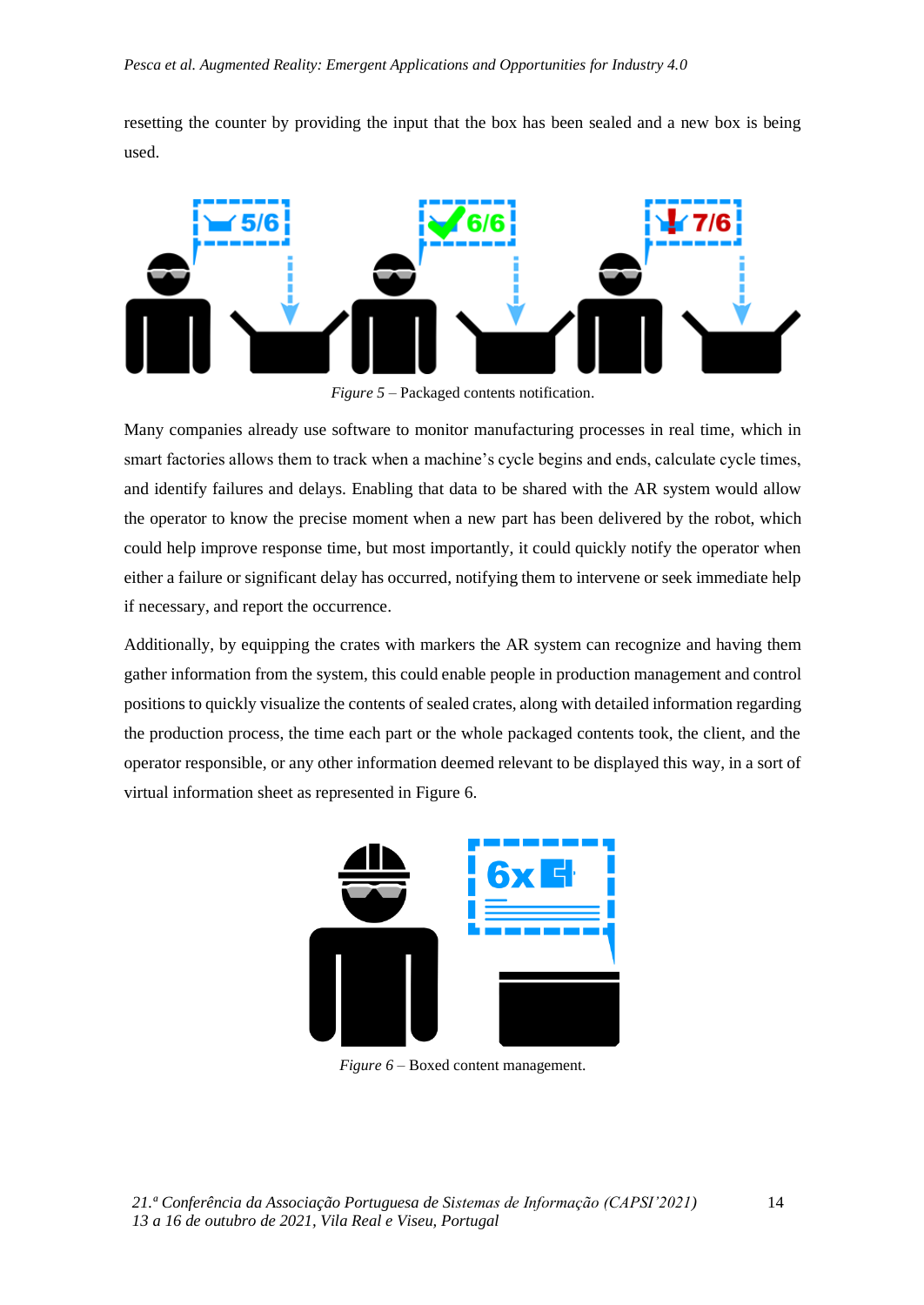#### **6. DISCUSSION AND FURTHER WORK**

Through this study, we could better understand the level at which AR is being applied to the industry and areas where it could provide increased value within the industrial sector. Although AR has the capacity to provide great benefits to the industry, its applications are still not well understood by the general public, only having gained mainstream attention in recent years, which is why it is important to understand it. Furthermore, its reliance on other emerging technologies such as AI deep learning algorithms, IoT networks, and Cloud computing could mean its implementations may not be easy for companies new to the concepts of digitalization.

Based on the literature of current uses of AR, an application was conceptualized with basis on what was understood to be within the reach of this technology, in a way that its use would provide benefits within Industry 4.0 smart production and assembly lines. The proposed application relies on prior experience within the context of digitalization concepts and would be better suited for companies with already some degree of maturity when it comes to the transition into the Industry 4.0.

Being that a hypothetical system has been conceptualized, the next step would be to produce a prototype to prove its application, and then seek to develop a case study to prove its benefits and usability.

Some difficulties from those attempts at implementation could arise, like reduced access to data services or storage and cloud access to manage big data could slow down or altogether impede the development of these systems. Another challenge may come from the lack of or difficult accessibility of the required hardware for its proper implementation. As discussed, the technology is still somewhat misunderstood by many people in the industry, and thus some companies may lack workers with qualification to work upon these systems or provide technical support, or even the lack of capacity to prepare people for those tasks.

If implemented with success, the proposed method could help streamline the assembly process and diminish human errors during production. Further development of AR systems and applications will likely generate increased value within the industrial sector in the near future.

#### **REFERENCES**

- Adikari, S. B., Ganegoda, N. C., Meegama, R. G. N., & Wanniarachchi, I. L. (2020). Applicability of a Single Depth Sensor in Real-Time 3D Clothes Simulation: Augmented Reality Virtual Dressing Room Using Kinect Sensor. *Advances in Human-Computer Interaction*, *2020*(May). https://doi.org/10.1155/2020/1314598
- Ahmadyan, A., Hou, T., Wei, J., Zhang, L., Ablavatski, A., & Grundmann, M. (2020). Instant 3D object tracking with applications in augmented reality. *ArXiv*, 3–6.
- Alha, K., Koskinen, E., Paavilainen, J., & Hamari, J. (2019). Why do people play location-based augmented reality games: A study on Pokémon GO. *Computers in Human Behavior*, *93*(May 2018), 114–122. https://doi.org/10.1016/j.chb.2018.12.008
- Ali, M., & Science, C. (2020). *Developing Augmented Reality based Gaming Model to Teach Ethical*

*21.ª Conferência da Associação Portuguesa de Sistemas de Informação (CAPSI'2021) 13 a 16 de outubro de 2021, Vila Real e Viseu, Portugal*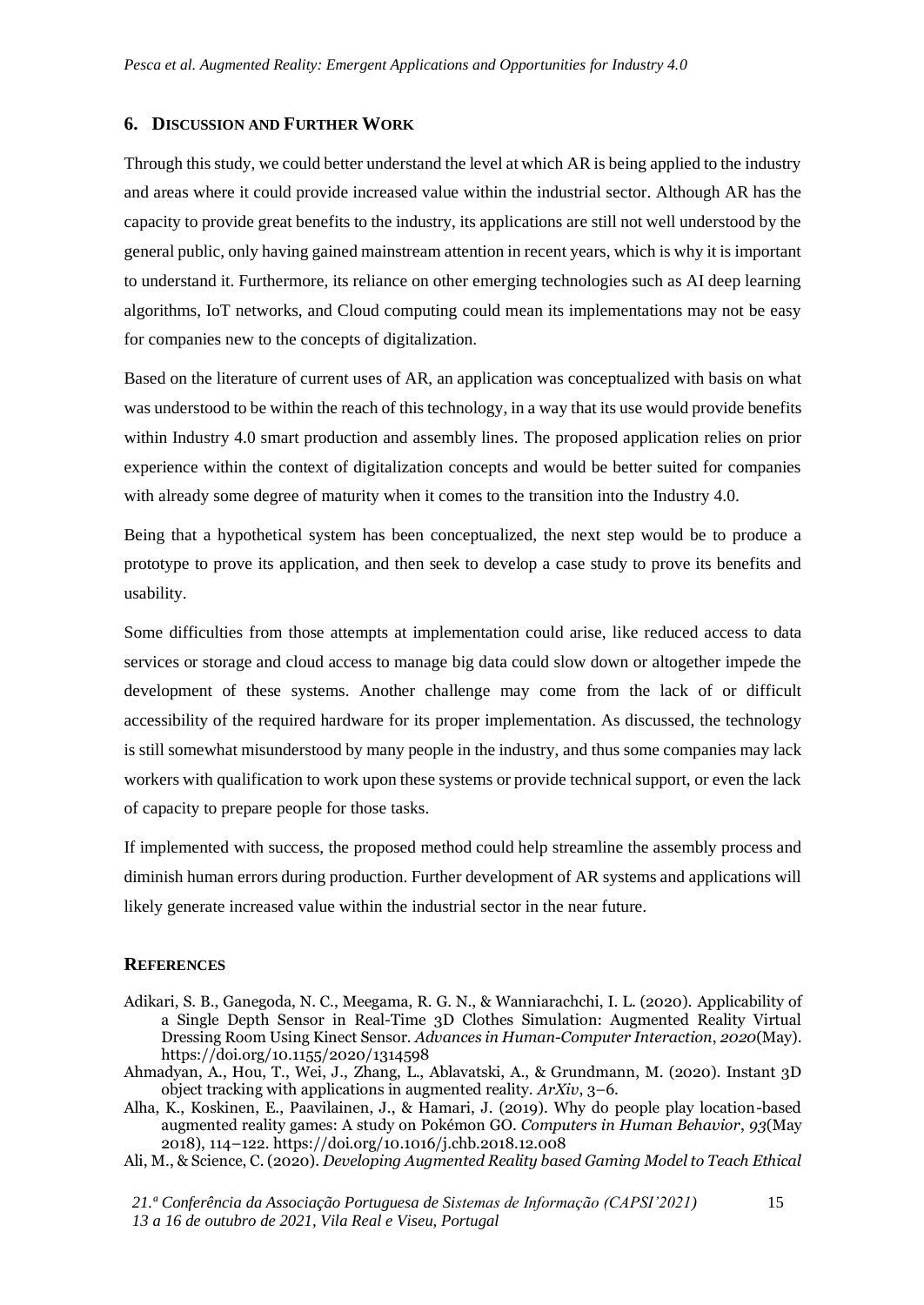*Education in Primary Schools*. 4–7.

- Andrade, T., & Bastos, D. (2019). Extended reality in iot scenarios: Concepts, applications and future trends. *Proceedings of the 2019 5th Experiment at International Conference, Exp.at 2019*, 107–112. https://doi.org/10.1109/EXPAT.2019.8876559
- Arpaia, P., Duraccio, L., Moccaldi, N., & Rossi, S. (2020). Wearable Brain-Computer Interface Instrumentation for Robot-Based Rehabilitation by Augmented Reality. *IEEE Transactions on Instrumentation and Measurement*, *69*(9), 6362–6371. https://doi.org/10.1109/TIM.2020.2970846
- Azuma, R. et al. (2011). Recent Advances in Proteomics Recent Advances in Proteomics. *IEEE Computer Graphics and Applications*, *December*, 34–47.
- Azuma, R. T. (1997). A survey of augmented reality. *Presence: Teleoperators and Virtual Environments*, *6*(4), 355–385. https://doi.org/10.1162/pres.1997.6.4.355
- Balian, S., McGovern, S. K., Abella, B. S., Blewer, A. L., & Leary, M. (2019). Feasibility of an augmented reality cardiopulmonary resuscitation training system for health care providers. *Heliyon*, *5*(8), e02205. https://doi.org/10.1016/j.heliyon.2019.e02205
- Bimber, O., & Raskar, R. (2006). Modern approaches to augmented reality. *SIGGRAPH 2006 - ACM SIGGRAPH 2006 Courses*. https://doi.org/10.1145/1185657.1185796
- Carmigniani, J., Furht, B., Anisetti, M., Ceravolo, P., Damiani, E., & Ivkovic, M. (2011). Augmented reality technologies, systems and applications. *Multimedia Tools and Applications*, *51*(1), 341– 377. https://doi.org/10.1007/s11042-010-0660-6
- Chi, H. L., Kang, S. C., & Wang, X. (2013). Research trends and opportunities of augmented reality applications in architecture, engineering, and construction. *Automation in Construction*, *33*, 116–122. https://doi.org/10.1016/j.autcon.2012.12.017
- Chylinski, M., Heller, J., Hilken, T., Keeling, D. I., Mahr, D., & de Ruyter, K. (2020). Augmented reality marketing: A technology-enabled approach to situated customer experience. *Australasian Marketing Journal*, *28*(4), 374–384. https://doi.org/10.1016/j.ausmj.2020.04.004
- Cieza, E., & Lujan, D. (2018). Educational Mobile Application of Augmented Reality Based on Markers to Improve the Learning of Vowel Usage and Numbers for Children of a Kindergarten in Trujillo. *Procedia Computer Science*, *130*, 352–358. https://doi.org/10.1016/j.procs.2018.04.051
- Cranmer, E. E., tom Dieck, M. C., & Fountoulaki, P. (2020). Exploring the value of augmented reality for tourism. *Tourism Management Perspectives*, *35*(January 2019), 100672. https://doi.org/10.1016/j.tmp.2020.100672
- Cruz, E., Orts-Escolano, S., Gomez-Donoso, F., Rizo, C., Rangel, J. C., Mora, H., & Cazorla, M. (2019). An augmented reality application for improving shopping experience in large retail stores. *Virtual Reality*, *23*(3), 281–291. https://doi.org/10.1007/s10055-018-0338-3
- Desselle, M. R., Brown, R. A., James, A. R., Midwinter, M. J., Powell, S. K., & Woodruff, M. A. (2020). Augmented and Virtual Reality in Surgery. *Computing in Science and Engineering*, *22*(3), 18– 26. https://doi.org/10.1109/MCSE.2020.2972822
- Edwards-Stewart, A., Hoyt, T., & Reger, G. M. (2016). Classifying different types of augmented reality technology. *Annual Review of CyberTherapy and Telemedicine*, *14*(December 2017), 199–202.
- Escalona, F., Martinez-Martin, E., Cruz, E., Cazorla, M., & Gomez-Donoso, F. (2020). EVA: EVAluating at-home rehabilitation exercises using augmented reality and low-cost sensors. *Virtual Reality*, *24*(4), 567–581. https://doi.org/10.1007/s10055-019-00419-4
- Evangelista, A., Ardito, L., Boccaccio, A., Fiorentino, M., Messeni Petruzzelli, A., & Uva, A. E. (2020). Unveiling the technological trends of augmented reality: A patent analysis. *Computers in Industry*, *118*, 103221. https://doi.org/10.1016/j.compind.2020.103221
- Fast-Berglund, Å., Gong, L., & Li, D. (2018). Testing and validating Extended Reality (xR) technologies in manufacturing. *Procedia Manufacturing*, *25*, 31–38. https://doi.org/10.1016/j.promfg.2018.06.054
- *Glass – Google*. (n.d.). Retrieved March 3, 2021, from https://www.google.com/glass/start/ (accessed 4th March 2021)
- Horejsi, P., Novikov, K., & Simon, M. (2020). A smart factory in a smart city: Virtual and augmented reality in a smart assembly line. *IEEE Access*, *8*, 94330–94340. https://doi.org/10.1109/ACCESS.2020.2994650
- *Industry 4.0 | Bosch Global*. (n.d.). Retrieved March 3, 2021, from https://www.bosch.com/products-and-services/connected-products-and-services/industry-4-0/#connected-manufacturing (accessed 2nd March 2021)

*21.ª Conferência da Associação Portuguesa de Sistemas de Informação (CAPSI'2021) 13 a 16 de outubro de 2021, Vila Real e Viseu, Portugal*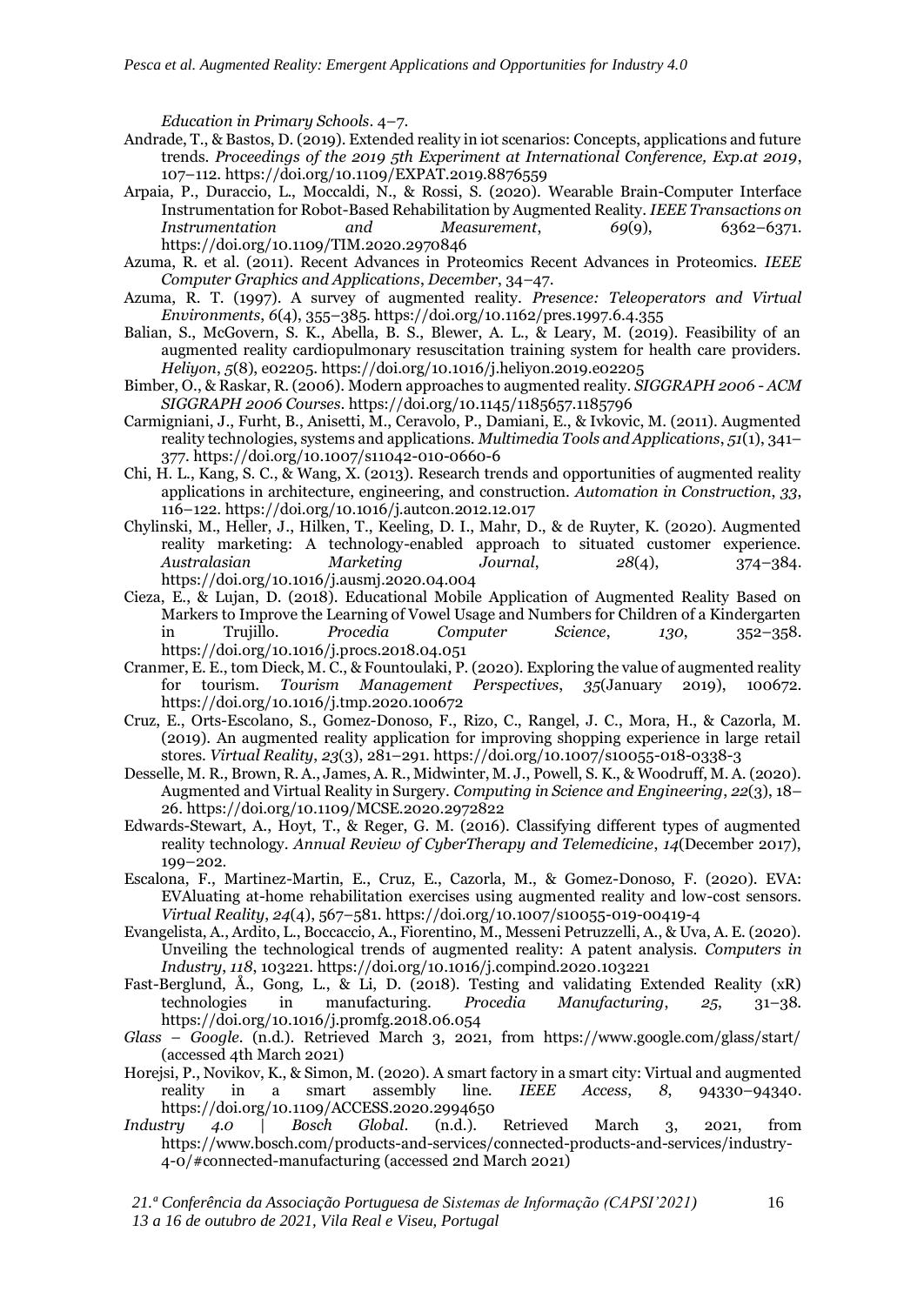- *Industry 4.0 production line | Bosch Global*. (n.d.). Retrieved March 4, 2021, from https://www.bosch.com/stories/industry-4-0-production-line/ (accessed 2nd March 2021)
- Jang, C., Bang, K., Moon, S., Kim, J., Lee, S., & Lee, B. (2017). Retinal 3D: Augmented reality neareye display via pupil-tracked light field projection on retina. *ACM Transactions on Graphics*, *36*(6). https://doi.org/10.1145/3130800.3130889
- Javornik, A. (2016). Augmented reality: Research agenda for studying the impact of its media characteristics on consumer behaviour. *Journal of Retailing and Consumer Services*, *30*, 252– 261. https://doi.org/10.1016/j.jretconser.2016.02.004
- Kenwright, Ben. (2018). Virtual Reality: Ethical Challenges and Dangers [Opinion]. *IEEE Technology and Society Magazine*, *37*(4), 20–25. https://doi.org/10.1109/MTS.2018.2876104

Kenwright, Benjamin. (2021). *The Future of Extended Reality ( XR )*. *January*.

- Khan, A., & Khusro, S. (2015). The Rise of Augmented Reality Browsers: Trends, Challenges and Opportunities. *Pakistan Journal of Science*, *76*(3), 288–300.
- Kido, D., Fukuda, T., & Yabuki, N. (2020). Diminished reality system with real-time object detection using deep learning for onsite landscape simulation during redevelopment. *Environmental Modelling and Software*, *131*(June), 104759. https://doi.org/10.1016/j.envsoft.2020.104759
- Klinker, K., Wiesche, M., & Krcmar, H. (2020). Digital Transformation in Health Care: Augmented Reality for Hands-Free Service Innovation. *Information Systems Frontiers*, *22*(6), 1419–1431. https://doi.org/10.1007/s10796-019-09937-7
- Konstantinidis, F. K., Kansizoglou, I., Santavas, N., Mouroutsos, S. G., & Gasteratos, A. (2020). Marma: A mobile augmented reality maintenance assistant for fast-track repair procedures in the context of industry 4.0. *Machines*, *8*(4), 1–15. https://doi.org/10.3390/machines8040088
- Li, X., Yi, W., Chi, H. L., Wang, X., & Chan, A. P. C. (2018). A critical review of virtual and augmented reality (VR/AR) applications in construction safety. *Automation in Construction*, *86*(October 2017), 150–162. https://doi.org/10.1016/j.autcon.2017.11.003
- Li, Y., Wang, Y. T., & Liu, Y. (2007). Fiducial marker based on projective invariant for augmented reality. *Journal of Computer Science and Technology*, *22*(6), 890–897. https://doi.org/10.1007/s11390-007-9100-0
- Liu, E., Liu, C., & Cai, S. (2019). The Hotspots and Trends on Augmented Reality Studies in Education: Based on CiteSpace. *Proceedings - International Joint Conference on Information, Media and Engineering, ICIME 2018*, 282–287. https://doi.org/10.1109/ICIME.2018.00066
- *Microsoft HoloLens | Mixed Reality Technology for Business*. (n.d.). Retrieved March 3, 2021, from https://www.microsoft.com/en-us/hololens (accessed 4th March 2021)
- Milgram, P. (2011). a Taxonomy of Mixed Reality Visual Displays. *Industrial Engineering*, *12*, 1–14.
- Mourtzis, D., Siatras, V., & Zogopoulos, V. (2020). Augmented reality visualization of production scheduling and monitoring. *Procedia CIRP*, *88*, 151–156. https://doi.org/10.1016/j.procir.2020.05.027
- Plakas, G., Ponis, S. T., Agalianos, K., Aretoulaki, E., & Gayalis, S. P. (2020). Augmented reality in manufacturing and logistics: Lessons learnt from a real-life industrial application. *Procedia Manufacturing*, *51*, 1629–1635. https://doi.org/10.1016/j.promfg.2020.10.227
- Poushneh, A., & Vasquez-Parraga, A. Z. (2017). Discernible impact of augmented reality on retail customer's experience, satisfaction and willingness to buy. *Journal of Retailing and Consumer Services*, *34*(September 2016), 229–234. https://doi.org/10.1016/j.jretconser.2016.10.005
- Rolland, J. P., Baillot, Y., & Goon, A. A. (2001). *A SURVEY OF TRACKING TECHNOLOGY FOR VIRTUAL ENVIRONMENTS Jannick P. Rolland, Yohan Baillot, and Alexei A. Goon Center for Research and Education in Optics and Lasers (CREOL) University of Central Florida, Orlando FL 32816*. 1–48.
- Sánchez Riera, A., Redondo, E., & Fonseca, D. (2015). Geo-located teaching using handheld augmented reality: good practices to improve the motivation and qualifications of architecture students. *Universal Access in the Information Society*, *14*(3), 363–374. https://doi.org/10.1007/s10209-014-0362-3
- SANDU, M., & SCARLAT, I. S. (2018). Augmented Reality Uses in Interior Design. *Informatica Economica*, *22*(3/2018), 5–13. https://doi.org/10.12948/issn14531305/22.3.2018.01
- Schumann, M., Fuchs, C., Kollatsch, C., & Klimant, P. (2021). Evaluation of augmented reality supported approaches for product design and production processes. *Procedia CIRP*, *97*, 160– 165. https://doi.org/10.1016/j.procir.2020.05.219
- *Showcase Manufacturing i4.0 | Bosch Rexroth AG*. (n.d.). Retrieved March 4, 2021, from https://www.boschrexroth.com/en/xc/industries/factory-automation/showcase-i4- 0/content-grid-row-16 (accessed 2nd March 2021)

*21.ª Conferência da Associação Portuguesa de Sistemas de Informação (CAPSI'2021) 13 a 16 de outubro de 2021, Vila Real e Viseu, Portugal*